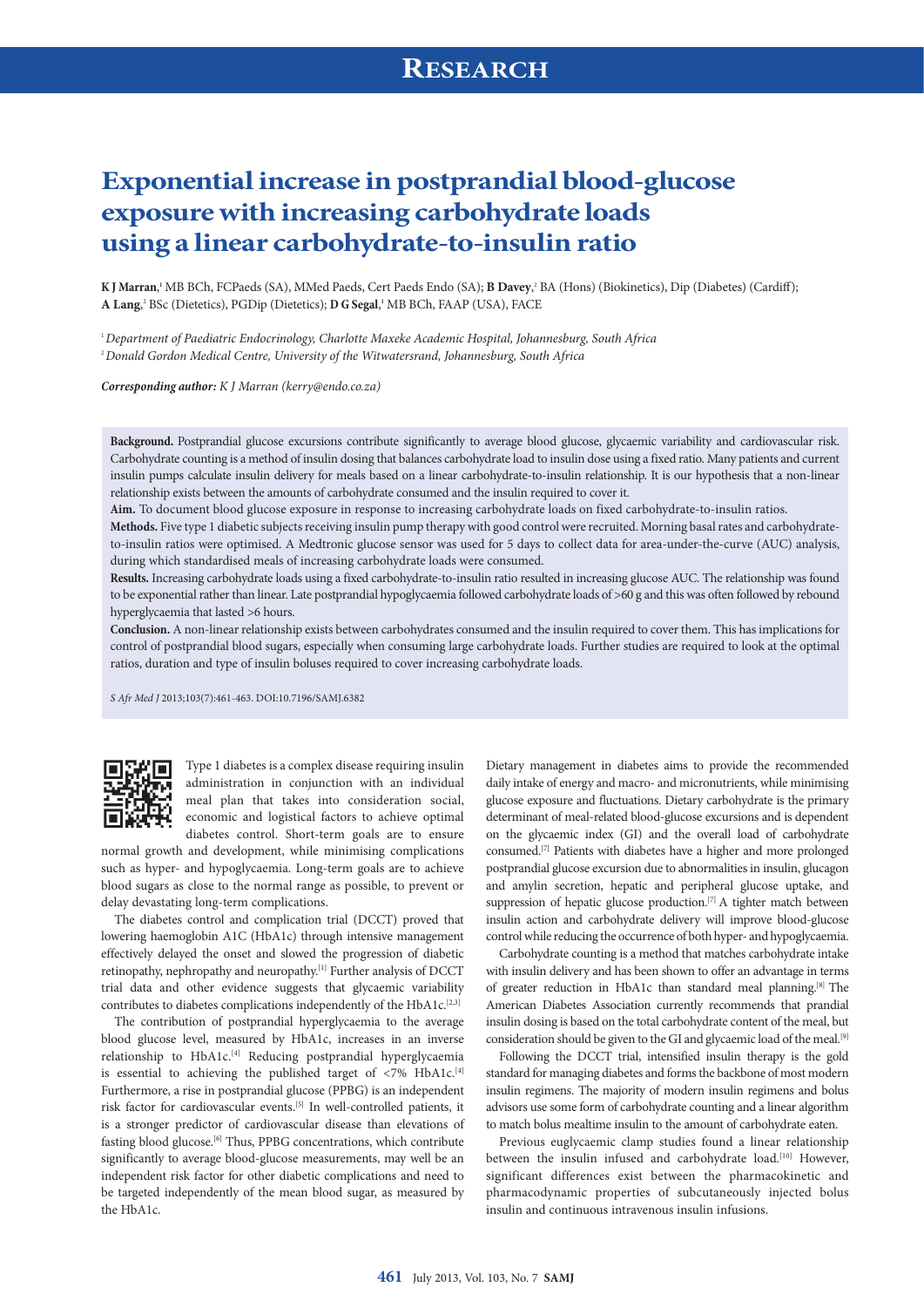# **RESEARCH**

Based on our clinical experience, we hypothesised that a non-linear relationship exists between the amount of carbohydrate consumed and the insulin ratio required to cover it when using pre-meal subcutaneous bolus insulin. No previous studies have been done using subcutaneously injected insulin to examine the relationship between the amount of carbohydrate consumed and the amount of insulin required to maintain euglycaemia.

According to our hypothesis, as the carbohydrate load increases, the amount of insulin required will increase exponentially rather than linearly. To test this we used real-time continuous glucose monitoring to assess blood-glucose exposure, using fixed carbohydrate ratios with the delivery of increasing carbohydrate loads.

## **Methods**

### **Study design and subjects**

We performed an analytical observational study on 5 type 1 diabetic adolescents and young adults receiving insulin pump therapy with good control and stable carbohydrate-to-insulin ratios attending the Centre for Diabetes and Endocrinology at the Donald Gordon Medical Centre, Johannesburg, South Africa. Average participant age was 21.4 years (range 14 - 30), with a mean duration of diabetes of 8.4 years (4 - 20). The mean HbA1c of the participants was 7.1% (6.8 - 7.4%).

Participants' basal rates and carbohydrate ratios were optimised prior to the study. A Medtronic continuous glucose monitoring system (CGMS) (Medtronic Minimed, USA) was inserted and calibrated for each participant on the first day. Participants continued regular selfmonitoring blood glucose checks and calibration checks.

For 5 consecutive days the participants ate, in random order, a preprepared breakfast of 30 g, 60 g, 90 g, 120 g and 150 g carbohydrate (2C, 4C, 6C, 8C, 10C meals, respectively) (Table 1). The content was calculated and prepared by a registered dietician. The participants ate breakfast at the same time on each study day and gave themselves a bolus of insulin 15 minutes before eating, according to their predetermined carbohydrate-to-insulin ratios. At the end of the 5-day period, the CGMS was removed and the data downloaded using Medtronic Solutions software. Each participant performed the 5-day study procedure twice so that inter- and intra-patient variability could be compared.

The glucose level was captured every 5 minutes from baseline to the peak of glucose absorption and back to baseline (Fig. 1). The area under the curve (AUC) was calculated for each meal for each participant, representing the 'incremental glucose area' or postprandial glucose exposure. The AUC for blood-glucose excursion was compared for the 5 different meals. The maximal change in glucose for each meal was documented, as was the time taken to reach this glucose level and the time taken for glucose level to return to baseline.

#### **Statistical analysis**

A straight line was fitted to the log data using an analysis of covariance, allowing for possible differences between the 5 individual participants. *P*-values were determined to assess the significance of the fit of the line. Predicted values were obtained from the fitted model. A one-way randomised blocks design was used to determine the significance of the maximal change in glucose for each meal, the time to maximum glucose and the time taken for glucose to return to baseline.

#### **Results**

There was a significant increase (*p*<0.0002) in the peak glucose and time to return to baseline (*p*<0.002) as carbohydrate loads increased, without a significant increase in time to peak levels. The AUC for each participant for each meal increased with increasing carbohydrate load, with an exponential rather than linear trend (Fig. 2) – confirmed by  $\overline{G}$ 



*Fig. 1. Blood glucose levels for a single participant's 5-day study period. Each line represents a different carbohydrate meal (2C, 4C, 6C, 8C, 10C).*



600 *participants 1 - 5.*

| Carbohydrate meals                                                                                                   | Carbohydrate   | Nutren Diabetes* | Fruit squares <sup>†</sup> | Marie biscuits <sup>#</sup> | Protein content | <b>Fat content</b> |
|----------------------------------------------------------------------------------------------------------------------|----------------|------------------|----------------------------|-----------------------------|-----------------|--------------------|
| $\boldsymbol{n}$                                                                                                     | g              | ml(g)            | n(g)                       | n(g)                        | g               | g                  |
| $\overline{2}$                                                                                                       | 30             | 75(15)           | 5(10)                      | 1(5)                        | 1.55            | 1.04               |
| $\overline{4}$                                                                                                       | 60             | 150(30)          | 10(20)                     | 2(10)                       | 3.30            | 2.08               |
| 6                                                                                                                    | 90             | 225(45)          | 15(30)                     | 3(15)                       | 4.95            | 3.12               |
| 8                                                                                                                    | 120            | 300(60)          | 20(40)                     | 4(20)                       | 6.60            | 4.16               |
| 10                                                                                                                   | 150            | 375 (75)         | 25(50)                     | 5(25)                       | 8.25            | 5.20               |
| Carbohydrate, %                                                                                                      | $\overline{a}$ | 50               | 33                         | 17                          |                 |                    |
| '11 g carbohydrate/100 ml, 9% glucose polymer.<br><sup>+2</sup> g carbohydrate/square.<br>*5 g carbohydrate/biscuit. |                |                  |                            |                             |                 |                    |

#### **Table 1. Nutritional content of each meal**